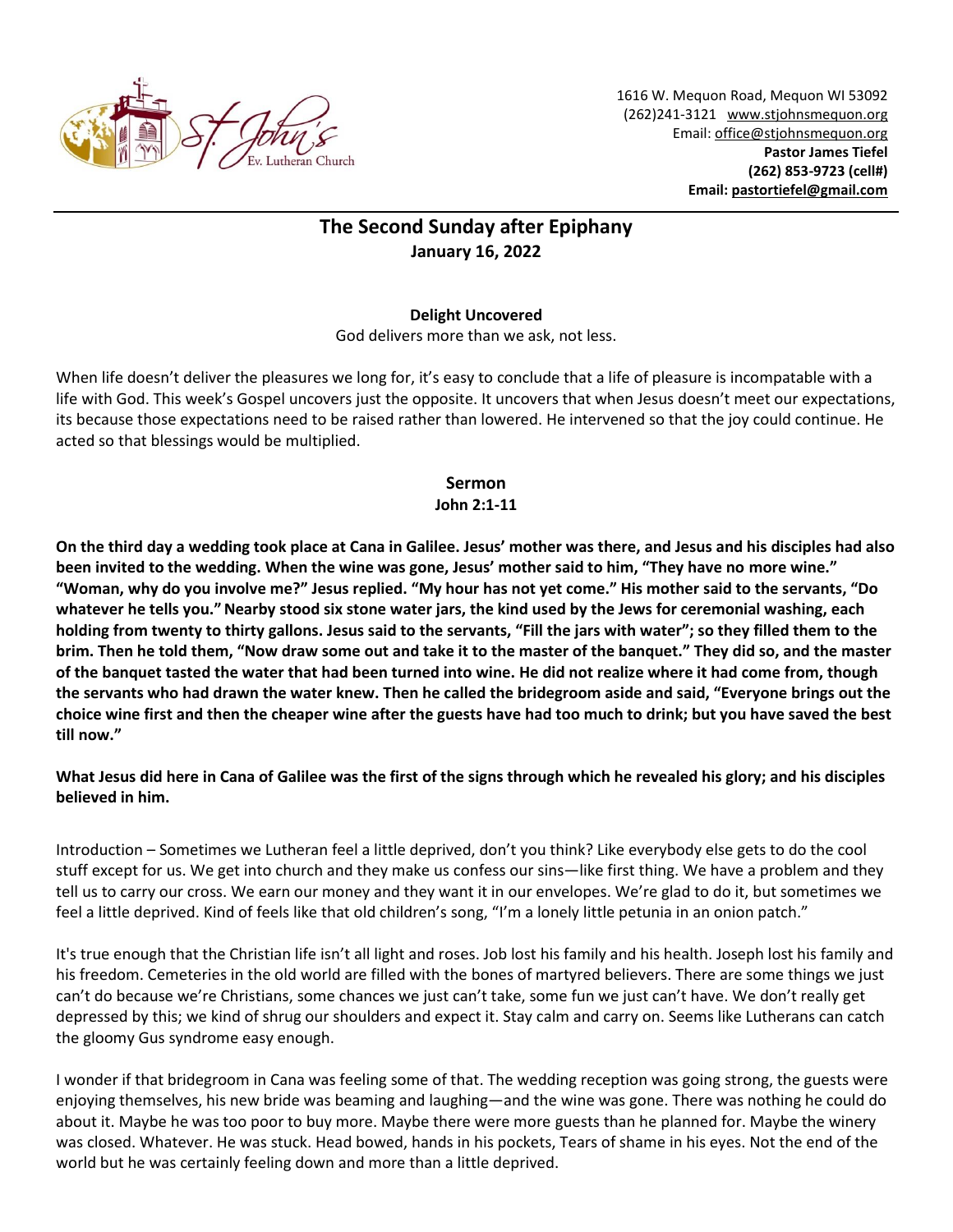Of course, we all know how this story ends. The Gospel from John chapter 2 informs us that **Jesus and his disciples had been invited to the wedding.** Jesus solved the problem. He made wine out of water. It was all good—the wedding and the wine. That groom in Cana could never have imagined this. His smile was back, the guests were happy, and his bride was beaming. Delight beyond his dreams.

The truth is we never have to feel deprived when we have Jesus. Never have to feel like we're missing something. Never have to lower our shoulders and just take it. Life for us is more than just keeping calm and carrying on. With Jesus we have

#### **Delight beyond Our Dreams**

We'll see this in the Gospel as Jesus brought joy to a wedding and as he brings joy to a marriage.

**1.** So we know the problem in Cana. Jewish wedding receptions usually lasted a week. There's no idea here that people were drinking too much. Jesus wouldn't have stayed if people were getting drunk. At the end of the week the groom processed his bride to their new home. So running out of wine kind of ruined the grand finale.

Jesus' mother Mary was there; she saw the problem and felt the sympathy: **When the wine was gone, Jesus' mother said to him, "They have no more wine."** Jesus put her off a little (I'll talk about that later) but Mary wasn't worried. **His mother said to the servants, "Do whatever he tells you."** So what happened next is pretty simple. **Nearby stood six stone water jars, the kind used by the Jews for ceremonial washing, each holding from twenty to thirty gallons.** They washed their hands in this water and they purified kettles and plates. This water wasn't straight out of the well. **Jesus said to the servants, "Fill the jars with water"; so they filled them to the brim.** Filled with more well water right up to the top. Then Jesus told them, **"Now draw some out and take it to the master of the banquet." They did so, and the master of the banquet tasted the water that had been turned into wine. He did not realize where it had come from.**  The bar manager assumed this was a new batch of wine. John tells us that **the servants who had drawn the water knew.** He took a taste, ready to frown and pucker a little. But this was excellent, best wine he had ever tasted. **Then he called the bridegroom aside and said, "Everyone brings out the choice wine first and then the cheaper wine after the guests have had too much to drink; but you have saved the best till now."** It's hard to imagine what the groom thought right at that moment. A social disaster averted! A product to please the most sophisticated palate. Hundreds of bottles for his wine cellar after the wedding was over. And a happy wife makes for a happy life! More than he could have ever dreamed. Delightful!

I've heard a few Lutheran fathers say (usually with a smile) that they wish Jesus had shown up at their daughter's wedding—would have saved on the bar bill. But Jesus isn't interested in bar bills; even at Cana the wine wasn't his first priority. Jesus cares more about our souls than our thirst. But this miracle—the first one Jesus performed—reminds us that Jesus does care about making us happy. So when those times come when you're feeling a little deprived because you're a Christian, remember the look on your wife's face when you asked her to marry you. Remember the first time you held your newborn in your arms. Think back to your baby's first smile or first step or first word. How about the first bucket he made or the first home run he hit? Or the day she walked down the aisle at her wedding. Think about the roses that bloom in your garden or the bumper crop that grows in your fields. Or seeing the sun rise or seeing it set with someone you love. Sometimes it's just delight beyond our dreams. Jesus brought joy to a wedding with nothing more than wine. And Jesus brings joys to our lives in just as many little ways. We're not deprived. Jesus would tell us: Enjoy the moments and smile a little.

**2.** When Jesus came to the wedding at Cana, he knew exactly what he was going to do, and making wine wasn't his priority. He brought along six young men who had started to follow him just a few days before. He was starting to break them in, starting to share what he would be doing and what they would be doing for the rest of their lives. When he told his mother, **My hour has not yet come,** he wanted her to know that her interests and his interests weren't the same. John tells us what Jesus' interests were: **What Jesus did here in Cana of Galilee was the first of the signs through which he revealed his glory; and his disciples believed in him.** And that's why Jesus turned water into wine.